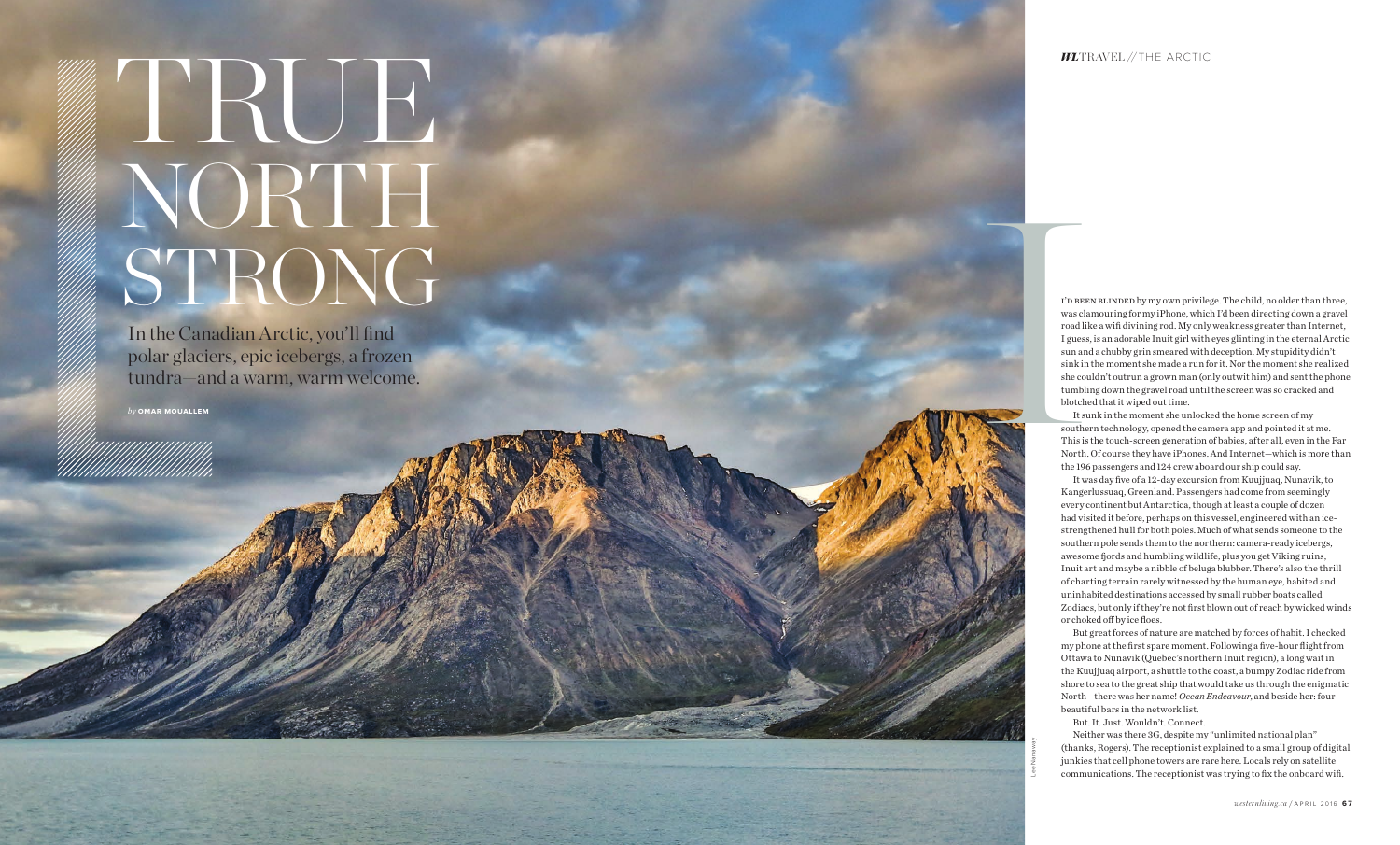

Lee Narraway

Lee Narraway



The cruise company even flew in its IT guy. Heroic as it sounded, she wasn't optimistic, and that would be devastating for her family in Romania, as crew are assigned to the ship for months at a time.

For us, it was a simple nuisance, and by "us," I mostly mean the fraction of passengers not old enough to have read first editions of Farley Mowat. But we all knew the tales of Arctic explorers: they withstood deadly icebergs, storms, starvation, scurvy . . . syphilis. John Franklin lost 129 men upon *HMS Erebus* and *HMS Terror*, resorted to cannibalism and, worse yet, was sentenced to become part of Stephen Harper's legacy. And we were grumbling about email.

"Spotting polar bears on Akpatok is like spotting yellow cabs in New York," said naturalist George Sirk, an exuberant guide aboard one of the seven Zodiacs surrounding the island, standing next to a gun-slinging "bear monitor." Sirk redirected our attention to a mother and cub on the rocky beach. Then, a few hundred metres west, to a lone male twice her size who had climbed ashore. In mid-July, bears prepare for winter by consuming all that they can, including cubs, which they can smell from kilometres afar and sneak up on with their massive pillowed paws. He sniffed the air and trudged toward them.

That subsided by about day two.

It may be the world's largest land carnivore, but to a blind eye, across the Ungava Bay, it looked like a flea. I twisted a longer lens onto my Canon and pulled focus. The pale white dot sharpened into a polar bear scraping up a Vancouver-sized cliff that jutted from the Arctic Sea like a helipad for the millions of murres for which the Inuit named it. Their fledglings make Akpatok Island a feeding trough.

My camera rattled as the gap between predator and prey narrowed. Then, as suddenly as he appeared, the male slid back into sea. He was a 300-kilogram teenager, noted Sirk, with four to six inches of fat on his back. "He's not interested because he's full this time of year." But after we return to the *Endeavour*, the images are downloaded, blown up and an alternative story emerges: on closer inspection, the photos reveal that the male was not so healthful that the meal wasn't worth the fight. Rather he's too emaciated to battle and may not survive the year.

Needless to say, this attracts a different kind of traveller. Among my shipmates are members of the Explorers Club and Royal Canadian Geographic Society; innumerable professors, researchers and writers; a dog-semen expert; a Kiwi sheep farmer on his twelfth Arctic excursion; and Japan's version of the Most Interesting Man in the World. Between them existed two-thirds of Wikipedia, plus a Google consultant for good measure.

The threat of climate change can't be ignored here. Glaciers melt, raise the sea, deplete the ice growlers (shards of icebergs) that wildlife relies on for hunting, and invite new species of predators that Inuit don't even have names for. But one thing it's good for is mass tourism. Melting polar ice caps have simultaneously expanded Arctic summers, permitting multiple excursions from various outfitters, and have attracted masses of people to this slipping beauty with the urgency of eclipse watchers. The endangered polar bear isn't just the symbol of this trend, but the symbol of Adventure Canada, one of the oldest of a few companies capable of sailing the Northwest Passage.

THEIR WORD FOR welcome is "tunngasugit." It quite literally means "being on solid ground." Inuit so wish for visitors to feel grounded that many of their villagers came out to meet us.

Adventure Canada selected midsummer for this route along the South Baffin coast and across the Davis Strait for the mammalian wildlife sighting opportunities, but, unluckily, I spotted only two bobbing seal heads, a whale breach and a rotting de-tusked walrus (and the aforementioned polar bears). If passengers were disappointed, however, they stayed hush. With wildlife lacking, the onboard programs delivered.

It's said that cruises are like summer camp on the water. Adventure Canada's Heart of the Arctic trip is more like community college at sea, but with profs who have lived it and bring you into their world. I took Inuktitut lessons with Order of Canada recipient Aaju Peter, a lawyer and activist critical to protecting Northern peoples' right to

sealing and whaling. I navigated marbling icebergs with Sirk, whose flamboyance is ripe for children's television (but, unfortunately for children everywhere, he only does talk radio). I retraced artist James Houston's steps in helping make Cape Dorset the artistic hub it is today, where as many as a quarter of the residents are working artists, and I did it with his son, John Houston, the prolific documentarian.

So this is not a cruise with magicians and Elvis impersonators. In fact, the word "cruise" draws shudders. Second-generation co-owner Matthew James Swan calls it an "expedition," and he our expedition leader. Though it does have Tom, heartthrob of septuagenarian women, who counts among his party tricks the uncanny ability to memorize every name on the 196-person passenger list—the 29-yearold company's largest ever.

But, habits. The second we were ashore in Kangiqsujuaq, on day three, passengers like me disappeared into the nearest community centre to bring the Internet to its knees. Only after the broadband

resources were puttering low were we deflected toward a people who take welcoming very seriously.

"This is all very new to us, but we like to think this is one of the more interesting places you could visit," said Yaaka Yaaka, Kangiqsujuaq's youth counsellor (and plumber, and electrician, et cetera), speaking into a microphone before a packed gymnasium. There are so many locals who share his name that he had the Js legally changed to Ys after one too many mistaken RCMP visits, and surely the other Jaakas were in the room too. They'd made fresh bannock and a cheesecake-like paste with fish eggs, and carved for us samples of cured caribou roast, jellied black seal and rubbery beluga. Two teenagers, throat-singing partners for over a year, hummed and croaked songs both beautiful and beastly.

It's a simulacrum, of course. "Youth today are caught between cultures," explained Yaaka on a walkabout of Kangiqsujuaq, past the Pingualuit National Park museum dedicated to a meteorite crash nearby and, as an afterthought, Inuit history. He pointed to contemporary murals blasting needed colour onto the barren town bowled in by mountains. The faces depict real people, living and deceased, who are

*They'd made fresh bannock and a cheesecake-like paste with fish eggs, and carved for us samples of cured caribou roast, jellied black seal and rubbery beluga. Two teenagers, throatsinging partners for over a year, hummed and croaked songs both beautiful and beastly.*

**All Aboard**  Zodiac boats take explorers to see icebergs up close and personal (top left and opposite). Back on the Ocean Endeavour. acclaimed Vancouver sushi chef Hidekazu Tojo (left) coaches passengers—and locals—how to craft dishes that make the most of the area's fresh seafood.